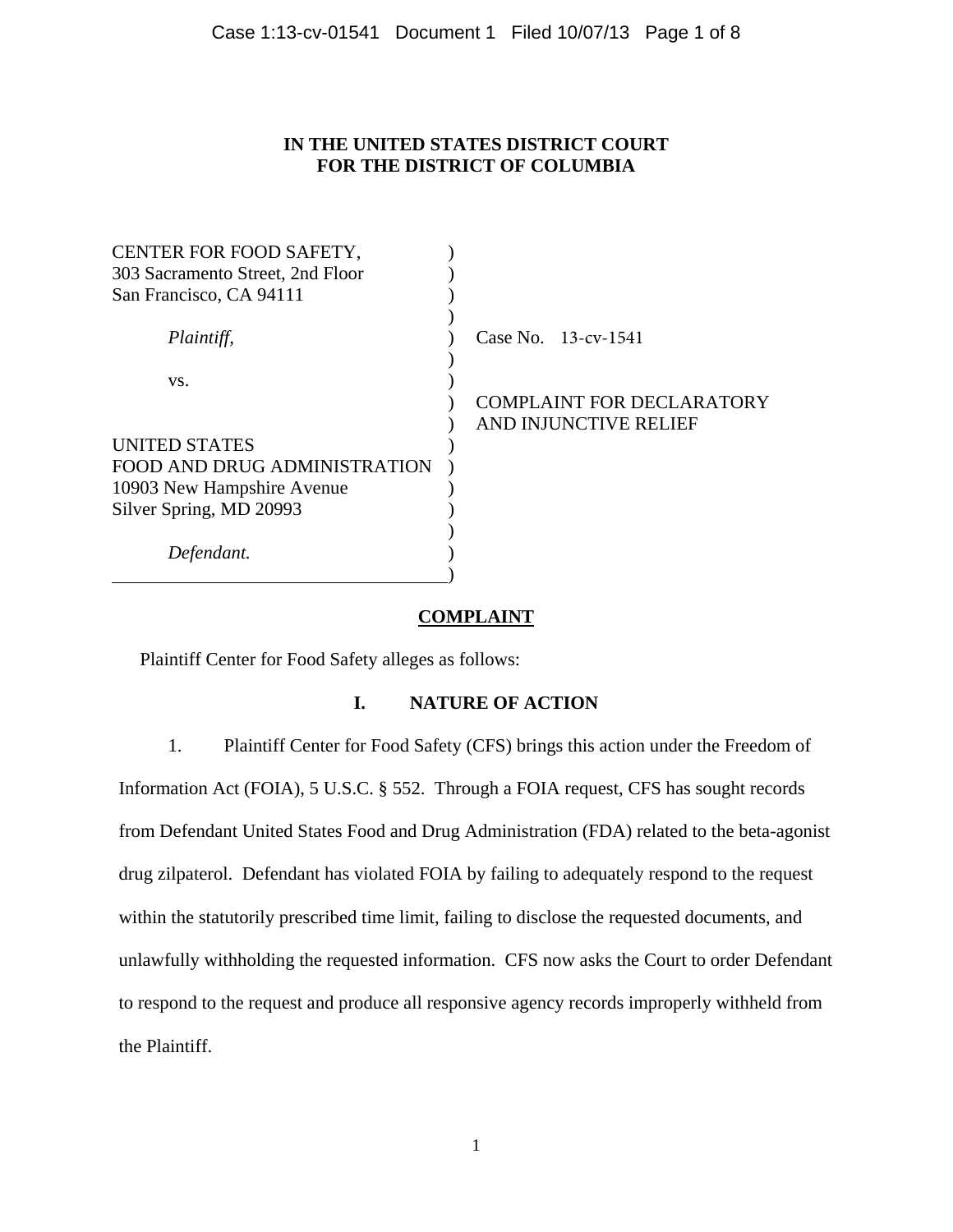## **II. JURISDICTION AND VENUE**

2. This Court has jurisdiction over this action pursuant to FOIA, 5 U.S.C. § 552(a)(4)(B). This Court also has jurisdiction over this action under 28 U.S.C. § 1331 (federal question).

3. This Court has the authority to grant declaratory relief pursuant to the Declaratory Judgment Act, 28 U.S.C. § 2201 *et seq.*

4. Venue is proper in this judicial district pursuant to 28 U.S.C. § 1391(e) because no real property is involved in this action and Plaintiff is incorporated and has its principal place of business in this district. Venue is also proper under 5 U.S.C. § 552(a)(4)(B).

5. This Court has the authority to award costs and attorneys' fees under 28 U.S.C. § 2414 and 5 U.S.C. § 552(a)(4)(E).

## **III. PARTIES**

6. Plaintiff CFS is a national nonprofit organization incorporated in Washington, D.C., with offices in Washington, D.C.; Portland, Oregon; and San Francisco, California. CFS represents more than 350,000 farmer and consumer members throughout the country who support safe, sustainable agriculture.

7. CFS is not a commercial enterprise for purposes of the fee waiver provisions of FOIA. *See* 5 U.S.C. § 522(a)(4)(A)(iii). CFS is dedicated to protecting human health and the environment by curbing the proliferation of harmful food production technologies, such as factory farms or Concentrated Animal Feeding Operations (CAFOs), and instead promoting sustainable agriculture. CFS's mission is to protect the public's right to know how their food is produced. CFS utilizes regulatory actions, citizen engagement, legislation, and when necessary, litigation, to promote transparency and accountability in the factory farm industry.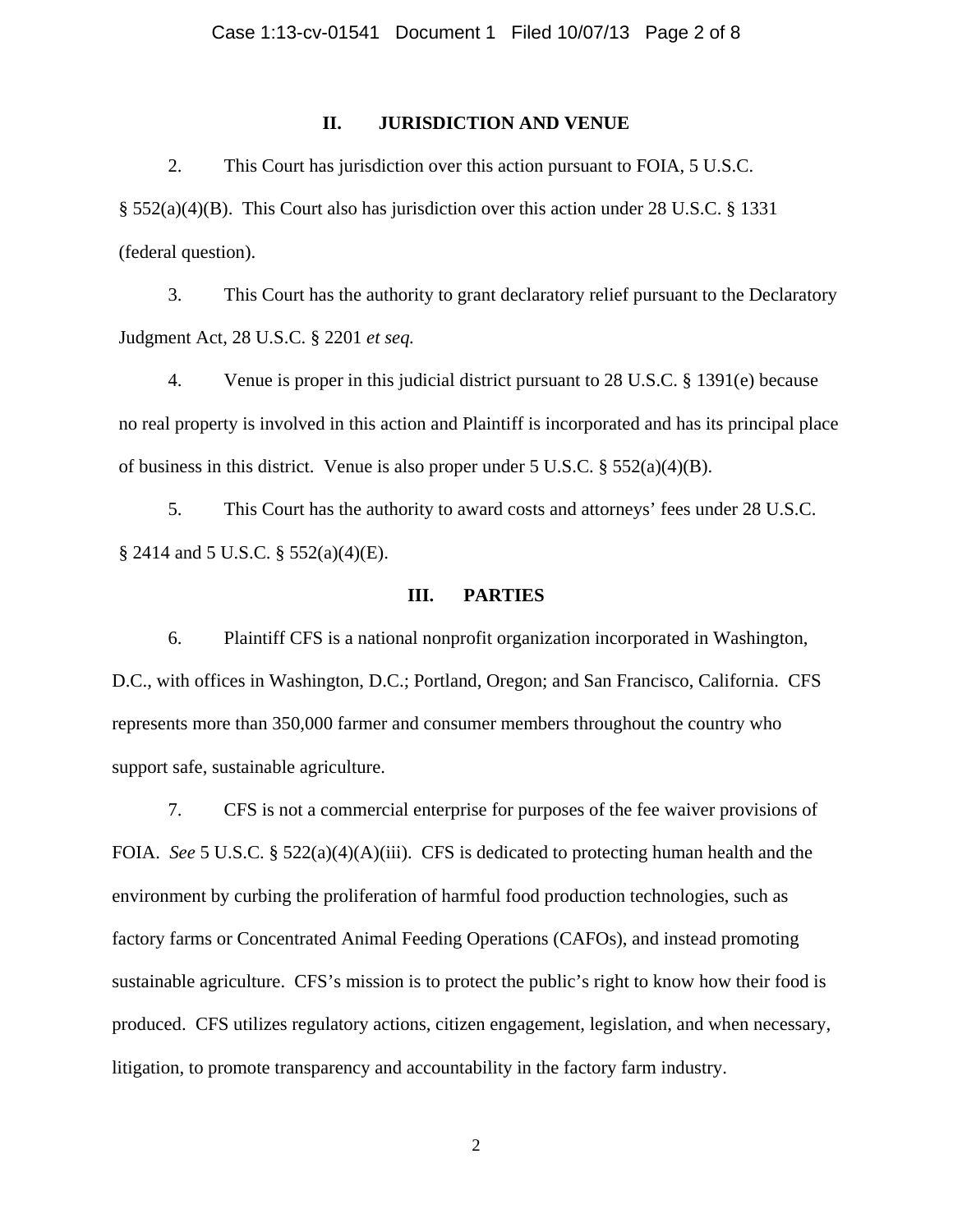### Case 1:13-cv-01541 Document 1 Filed 10/07/13 Page 3 of 8

8. A cornerstone of CFS's mission is to inform, educate, and counsel its members and the public on the harm done to human health, animal welfare, and the environment by industrial agriculture, including the use of beta-agonist drugs such as zilpaterol in food animal production. To support its mission, CFS regularly seeks, uses, and distributes public records.

9. Defendant FDA is an agency of the United States, within the meaning of 5 U.S.C.  $\S 552(f)(1)$ , and has a duty to provide public access to documents in its possession consistent with the requirements of FOIA. It has possession of, and control over, the records that CFS seeks, and is denying Plaintiff access to its records in contravention of federal law.

#### **IV. STATUTORY FRAMEWORK**

10. FOIA promotes open government by providing every person with a right to request and receive federal agency records. 5 U.S.C.  $\S$  552(a)(3)(A), (f).

11. In furtherance of its design to encourage open government, FOIA imposes strict deadlines on agencies to provide responsive documents to FOIA requests. 5 U.S.C.

 $$552(a)(6)(A).$ 

12. An agency must comply with a FOIA request by issuing a determination within twenty days after receipt of the request. 5 U.S.C.  $\S$  552(a)(6)(A)(i).

13. The determination "must at least inform the requester of the scope of the documents that the agency will produce, as well as the scope of the documents that the agency plans to withhold under any FOIA exemptions." *Citizens for Responsibility & Ethics in Wash. v. FEC*, 711 F.3d 180, 186 (D.C. Cir. 2013).

14. An agency must immediately notify the requester of the determination and the reasons for it, and of the right of such person to appeal an adverse determination. The agency has twenty days to make a determination with respect to any appeal. 5 U.S.C.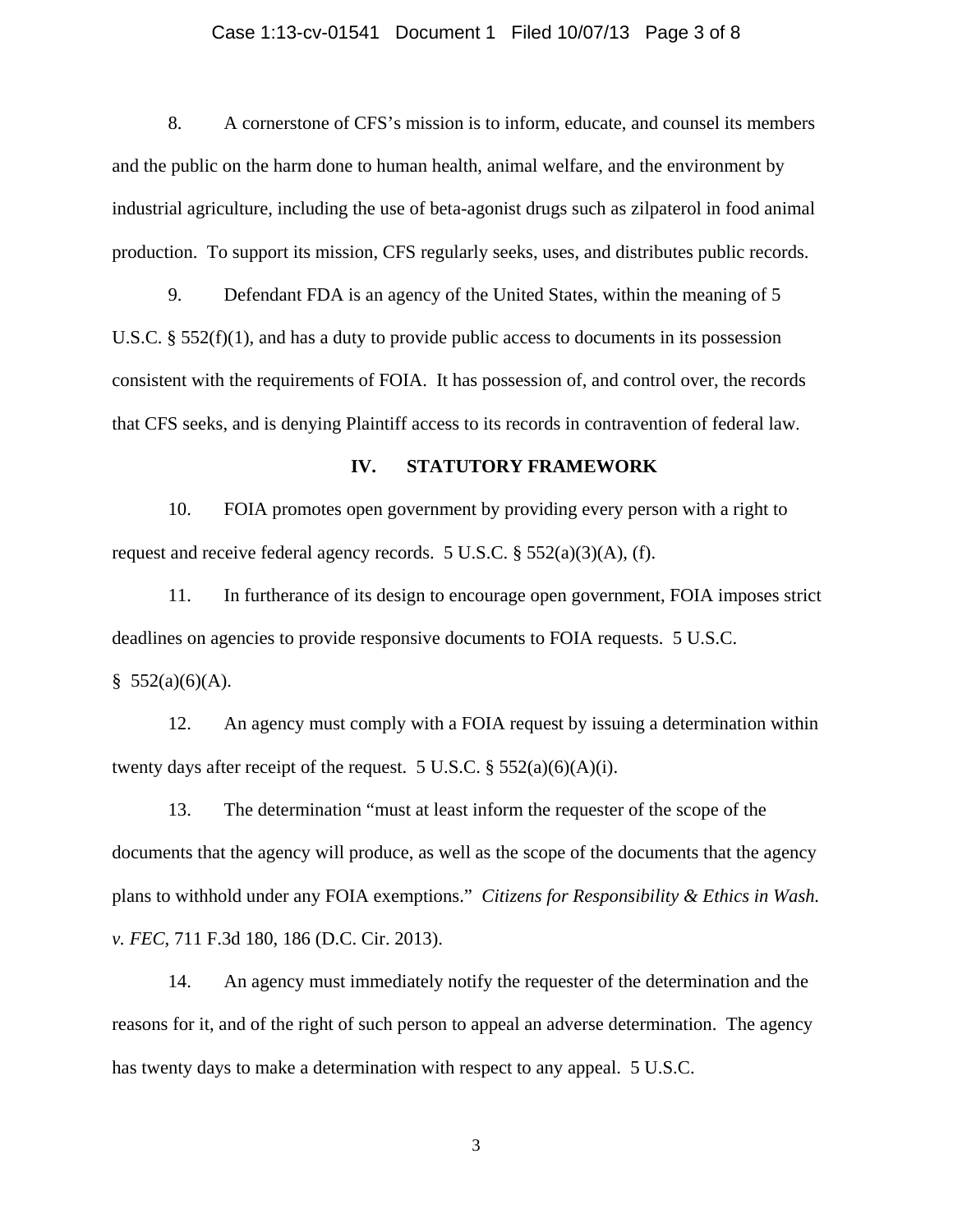### Case 1:13-cv-01541 Document 1 Filed 10/07/13 Page 4 of 8

 $§ 552(a)(6)(A)(ii).$ 

15. An agency's failure to comply with any timing requirements is deemed constructive denial and satisfies the requester's requirement to exhaust administrative remedies. 5 U.S.C. § 552(a)(6)(C)(i).

16. A FOIA requester who exhausts administrative remedies may petition the court for injunctive and declaratory relief from the agency's continued withholding of public records. 5 U.S.C. § 552(a)(4)(B).

# **V. FACTUAL BACKGROUND**

17. Zilpaterol is a beta-agonist drug that helps cattle grow to greater "finishing weights" in the weeks before slaughter. It is widely used in U.S. meat production. Zilpaterol is linked to health problems in animals, including reluctance to move, walking gingerly, and signs of lameness. It has also been linked to difficulty walking or inability to move in cattle delivered to slaughter plants.

18. On January 4, 2013, CFS submitted a FOIA request to FDA related to zilpaterol. Specifically, CFS requested:

Any and all documents concerning zilpaterol or zilpaterol hydrochloride, which is also known as and sold as Zilmax, (collectively hereinafter "zilpaterol"), including but not limited to the following:

- 1. Any and all documents concerning the testing or study of zilpaterol prior to, and since, FDA's approval of zilpaterol as a new animal drug.
- 2. Any and all documents concerning reports of any adverse reactions or adverse events for zilpaterol, including but not limited to the reports, studies and other information pertaining to safety and effectiveness of new animal drugs required to be submitted to FDA by 21 C.F.R. § 514.80.
- 3. Any and all documents concerning zilpaterol's effects or potential effects on animal welfare, animal health, human health, or the environment. (This request specifically includes a request for any and all documents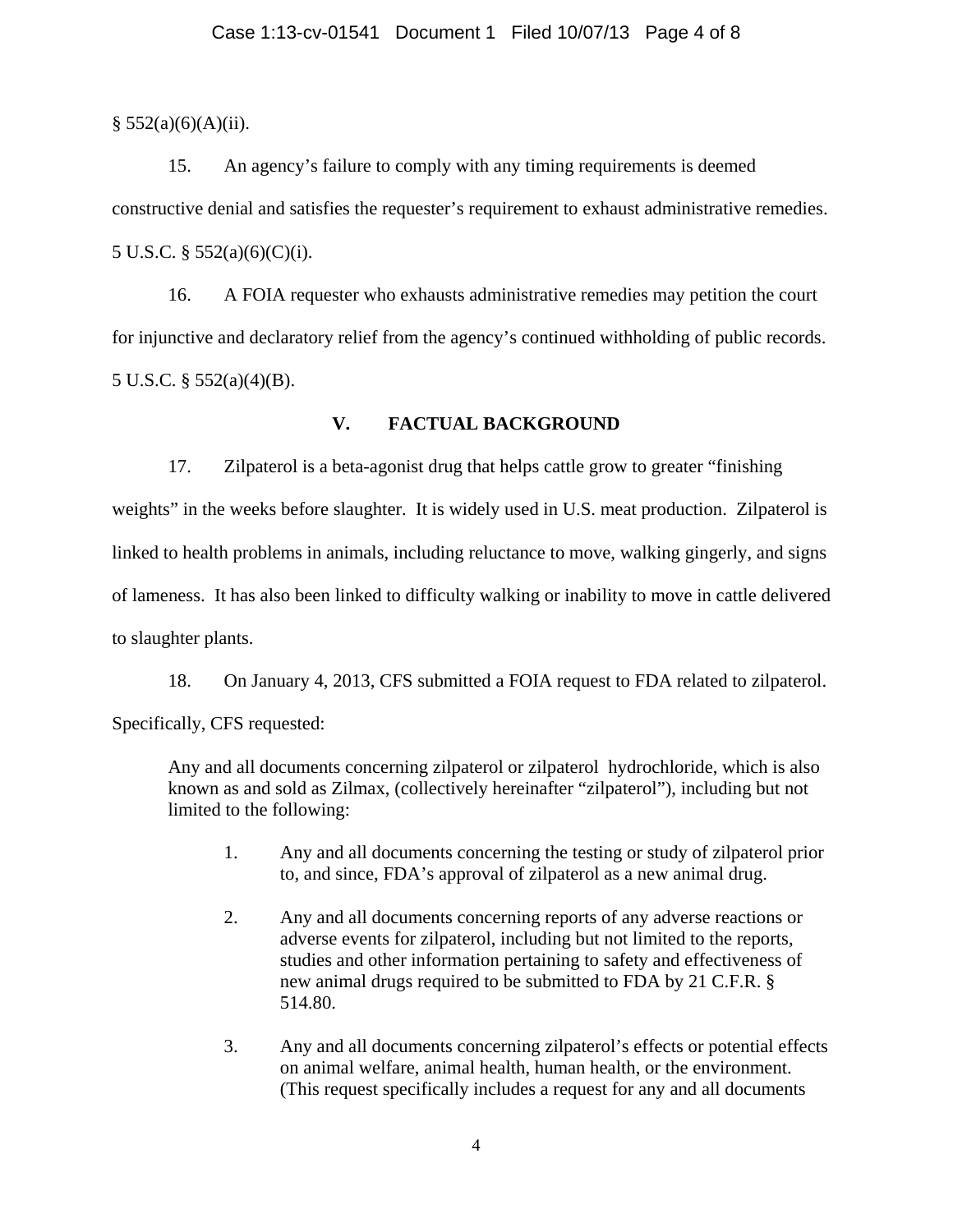pertaining to FDA's analysis of zilpaterol under the National Environmental Policy Act (NEPA) or finding of no significant impact thereunder).

- 4. Any and all documents pertaining to communications with Environmental Protection Agency (EPA) concerning zilpaterol, including any documents concerning potential animal or human health issues associated with use of zilpaterol in food-producing animal feed.
- 5. Any and all documents concerning the approval of zilpaterol as a new animal drug, whether through a new animal drug application (NADA) or an abbreviated new animal drug application (ANADA).
- 6. Any and all documents concerning recalls of zilpaterol.
- 7. Any and all FDA warning letters concerning zilpaterol.
- 8. Any and all documents concerning tolerance levels for zilpaterol.
- 9. Any and all documents concerning withdrawal periods for zilpaterol.
- 10. Any and all documents concerning acceptable daily intake for zilpaterol.
- 11. Any and all documents concerning the labeling of zilpaterol.
- 12. Any and all documents concerning communications or meetings with industry (including but not limited to the pharmaceutical, agriculture or food industries) or trade groups (including but not limited to pharmaceutical, agriculture or food trade groups) about zilpaterol.
- 13. Any and all documents concerning new animal drug applications or abbreviated new animal drug applications for zilpaterol (including but not limited to NADA 141-276, NADA 141-278, NAD[A] 141-280, NAD[A] 141-282, ANADA 200-479, ANADA 200-480, ANADA 200-483).
- 14. Any and all documents concerning changes of sponsorship for zilpaterol.
- 15. Any and all documents concerning communications or meetings with the Codex Committee on Residues of Veterinary Drugs in Foods (the "Committee") or any member of the Committee, including but not limited to the Committee's 2008 expert report.
- 16. Any and all documents concerning complaints or comments from members of the public concerning zilpaterol.
- 17. Any and all documents concerning FDA's ability to collect fees for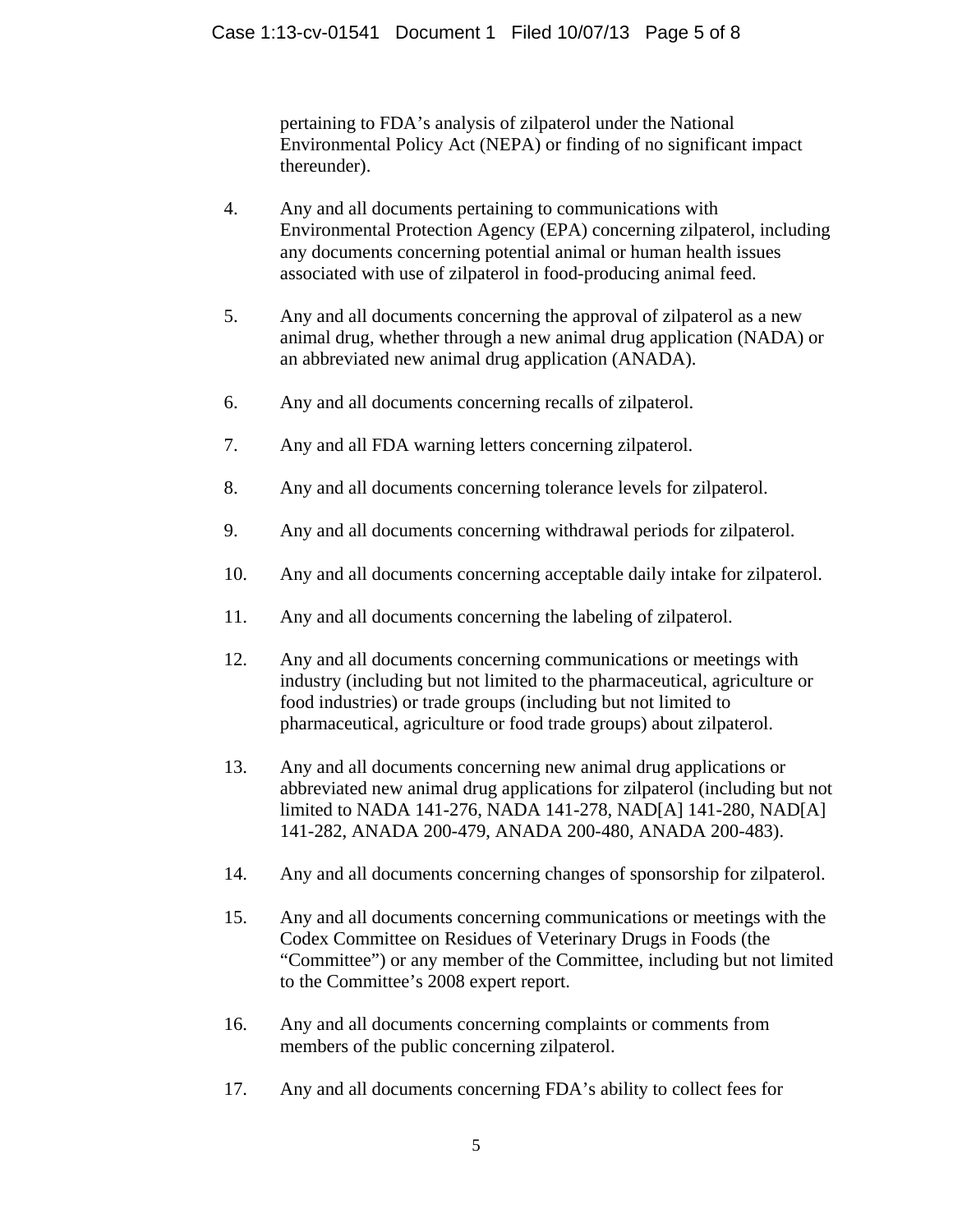#### Case 1:13-cv-01541 Document 1 Filed 10/07/13 Page 6 of 8

certain animal drug applications, and for the establishments, products and sponsors associated with these and previously approved animal drug applications, in support of the review of animal drugs under the Animal Drug User Fee Act of 2003 (21 U.S.C. s. 379j-11 and j-12) for zilpaterol.

21. On January 29, 2013, FDA's Office of Executive Secretariat (OES) notified CFS by letter that it did not have any responsive records. It also stated that CFS "may hear from other FDA offices regarding the remainder of [its] request." It did not indicate the scope of the documents that the agency expected to produce or withhold.

22. On January 30, 2013, OES confirmed that CFS's "request is also pending in the Center for Veterinary Medicine and therefore the Office of the Executive Secretariat will not be the only office responding to [CFS]."

23. On February 5, 2013, the Division of Dockets Management (DDM) within FDA provided CFS with responsive records. It did not indicate the scope of the documents that the agency expected to produce or withhold. Nor did it indicate whether any more records would be forthcoming from other divisions, or whether it constituted FDA's final response.

24. On March 29, 2013, CFS contacted John Matthew Hyder at the Center for Veterinary Medicine (CVM) by email to inquire as to the status of the FOIA request. Mr. Hyder informed CFS that he was no longer in CVM, and instructed CFS to contact Laura Bradbard or Nadine Steinberg regarding the request.

25. On April 1, 2013, CFS contacted Ms. Bradbard and Ms. Steinberg by email to inquire as to the status of the FOIA request. Neither person replied to CFS's inquiry.

26. On April 3, 2013, Laura Alvey of CVM notified CFS by email that "[t]he Center for Veterinary Medicine is in receipt of your FOIA request, 2013-147. It is approximately #100 in our queue of pending FOI requests." Immediately thereafter CFS attempted to schedule a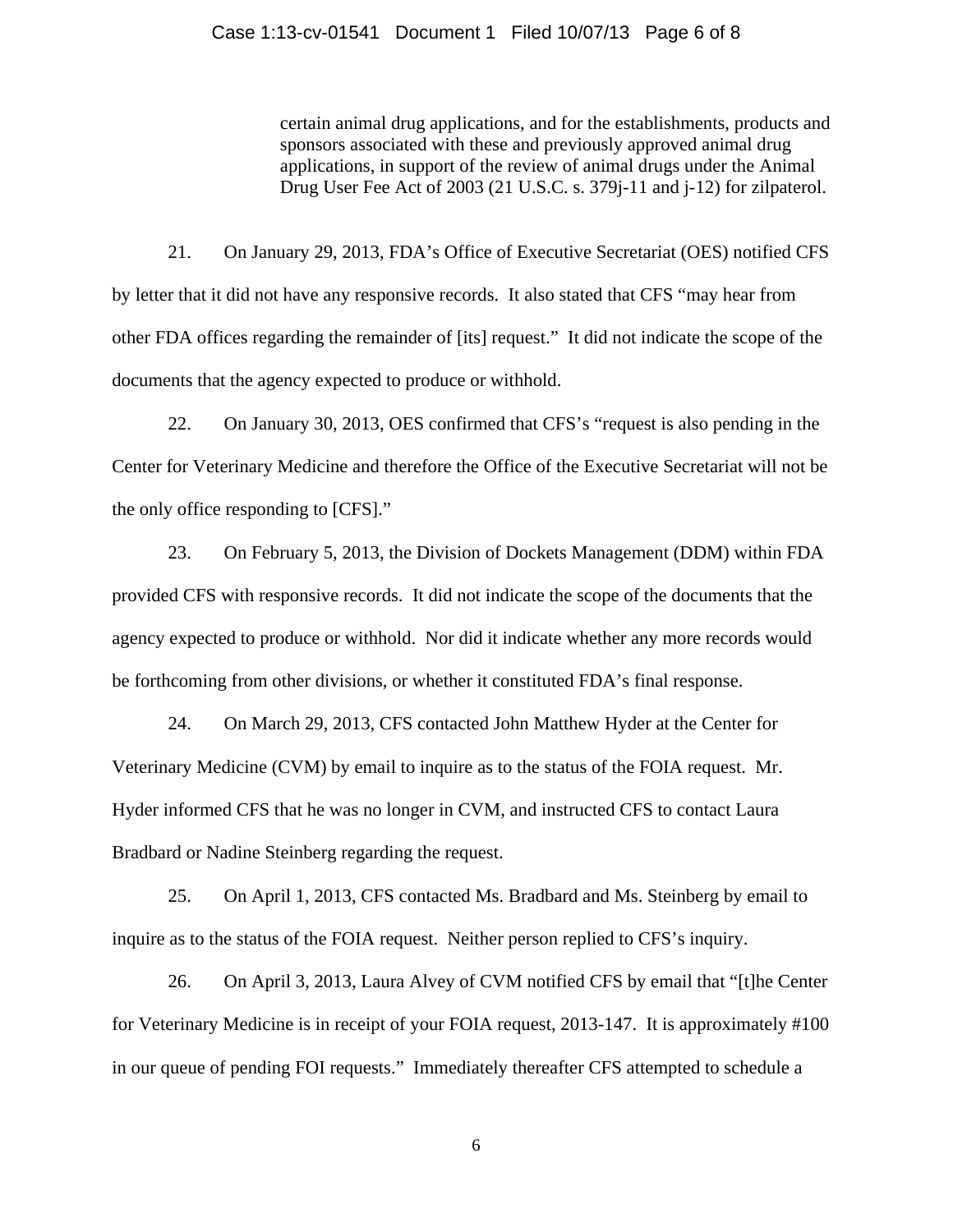### Case 1:13-cv-01541 Document 1 Filed 10/07/13 Page 7 of 8

phone call with Ms. Alvey to discuss the request. After some correspondence on April 3 regarding the date and time of the phone call, Ms. Alvey stopped responding. The phone call never took place.

27. Since February 5, 2013, CFS has not received any additional records in response to this request. Since April 3, 2013, CFS has not been contacted by any individual from any division within FDA.

28. To date, CFS has not received any response from CVM.

29. Plaintiff CFS has fully exhausted its administrative remedies. Administrative remedies are deemed exhausted whenever an agency fails to comply with the applicable time limits, as stated by 5 U.S.C. § 552(a)(6)(C). Plaintiff now turns to this Court to enforce the remedies and public access to agency records guaranteed by FOIA.

#### **CAUSE OF ACTION**

#### **Violation of the Freedom of Information Act**

30. Plaintiff re-alleges and incorporates by reference the allegations set forth in paragraphs 1-29 in the complaint as if fully set forth herein.

31. CFS made a proper FOIA request for information relating to the animal drug zilpaterol. 5 U.S.C. § 552(a)(3)(A).

32. FDA's failure to respond adequately to the request within statutory timelines is a violation of FOIA, 5 U.S.C. § 552, and the agency's own regulations promulgated thereunder.

33. FDA's failure to disclose the requested documents is a violation of FOIA, 5

U.S.C. § 552, and the agency's own regulations promulgated thereunder.

34. FDA's wrongful withholding of the requested documents is a violation of FOIA, 5 U.S.C. § 552, and the agency's own regulations promulgated thereunder.